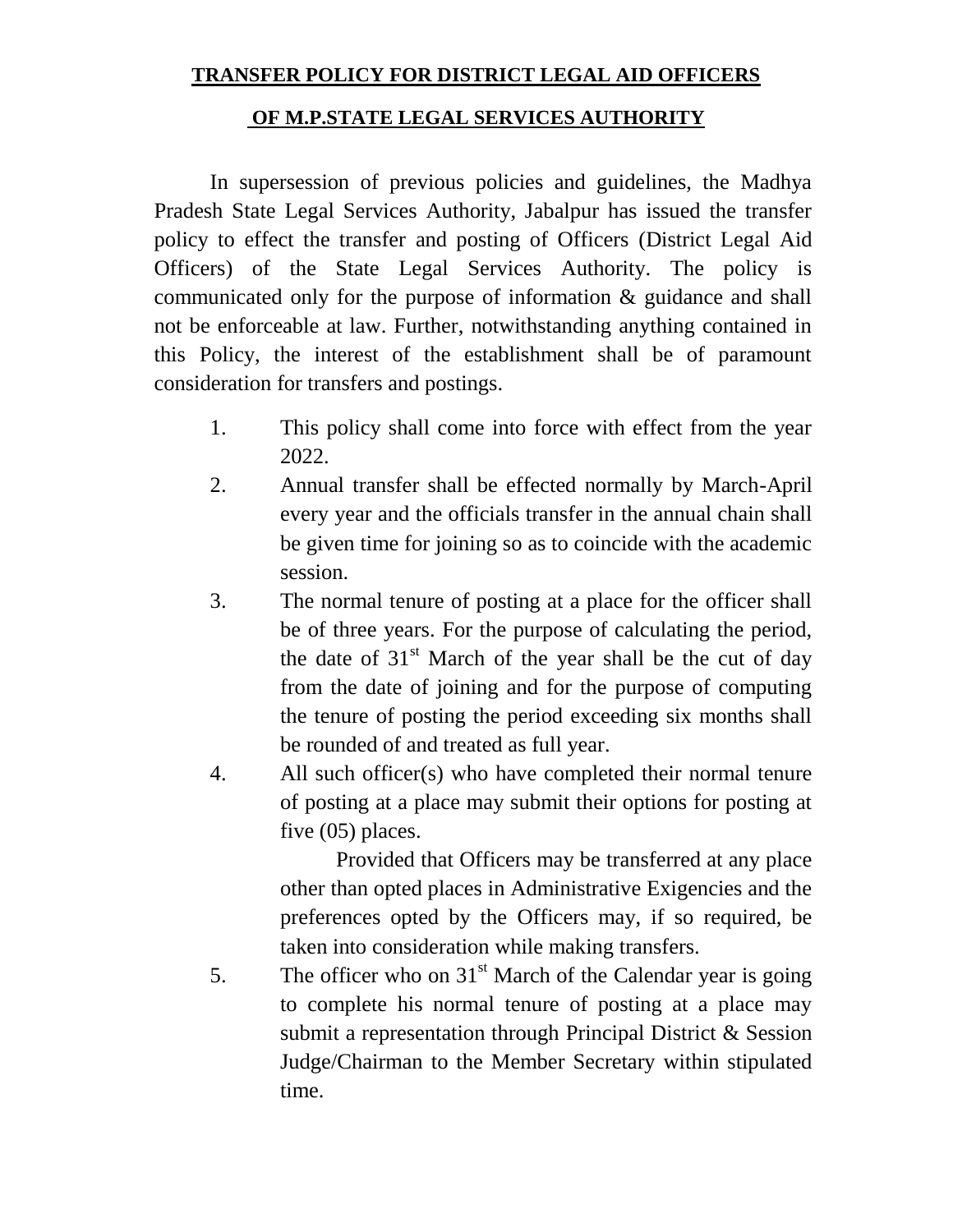- 6. Representations of Officers regarding transfer/premature transfer/extension of tenure at present place of posting should be submitted in the prescribed format attached with the Transfer Policy.
- 7. In the event of request for transfer of more than one officer for a particular district, the applications will be considered according to ground of request for such place alongwith their seniority and CRs.
- 8. The officer, seeking extension of tenure on the grounds stated hereinabove shall also simultaneously submit representations indicating the option of places as per Guidelines as mentioned above.
- 9. In cases where a officer has not completed his normal posting tenure at a place but for any justified reason wants premature transfer from his present place of posting, such Officer may also submit his representation through the Principal District & Session Judge/Chairman for Premature transfer, to the Member Secretary. Alongwith his representation, the officer shall also indicate minimum 05 options of places as per given guidelines.

Provided that any application seeking premature transfer shall be entertained only in exceptional circumstances and when it is supported by cogent and substantial reasons.

- 10. Request applications shall be routed through proper channel. Directly sent applications will not be considered in any event. Disciplinary action will be taken against the officer who sends his application directly.
- 11. Transfer of such officers whose husband/wife/son/daughter is mentally retarded can be considered to the place where mentally retarded person can be treated and availability of education facility for his child/daughter subject to production of a certificate from recognized institution.

**Note**: Officer(s) generally can neither be transferred nor posted on promotion to his home district but widow or divorced or deserted lady may be considered for transfer to home district.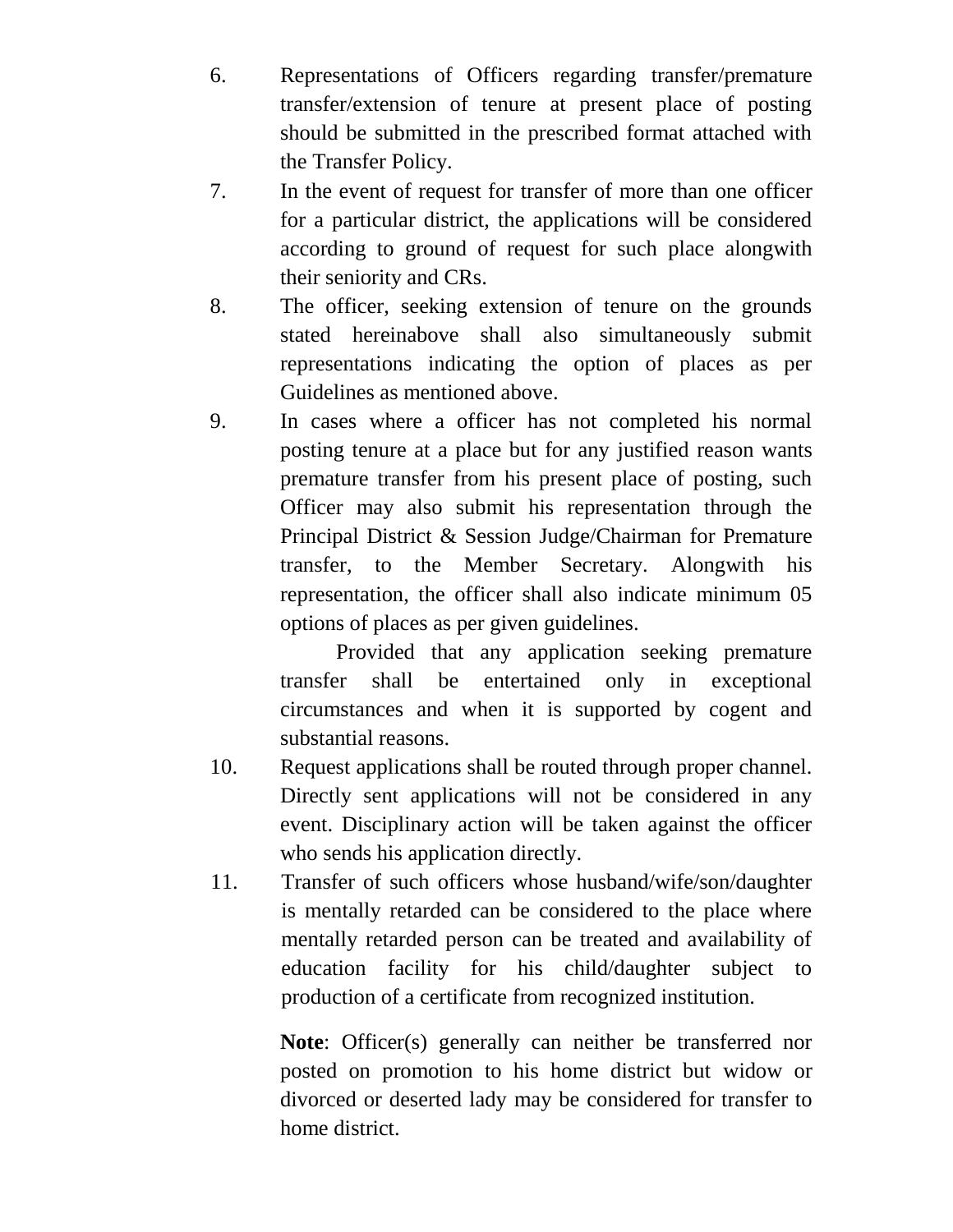- 12. In case of any illness of grave nature requiring any treatment at a particular place, on certification of the Medical Board, may be considered for transfer to a particular place where this officer can avail this facility.
- 13. Newly appointed officer shall not generally be considered for transfer prior to completion of three years service at the place of first posting.
- 14. The officer, who is suffering from a physical disability and such disability is certified to be 40% or more by the appropriate Medical Board shall not be transferred but their applications for transfer on their own expenses and willingness may be considered.
- 15. Woman officers may be considered on request for transfer to the place of residence of husband or adjacent place depending on the administrative exigency.
- 16. Notwithstanding anything to the contrary in this policy, an officer who has one year or less to retire on the first day of April may seek a posting to a place (except his home town) where or near which he proposes to settle after retirement, and if the request appears bona fide, the officer may be posted to such place.
- 17. In the event of any interpretation or doubt with regard to this policy or its implementation, the same will be clarified by the Executive Chairman on giving effect to the transfer policy, the decision of the Hon'ble Executive Chairman shall be final.
- 18. This policy may be relaxed in individual cases only by the Hon'ble Executive Chairman and subject to grounds of the Administrative needs of the State Authority.

----xxx----